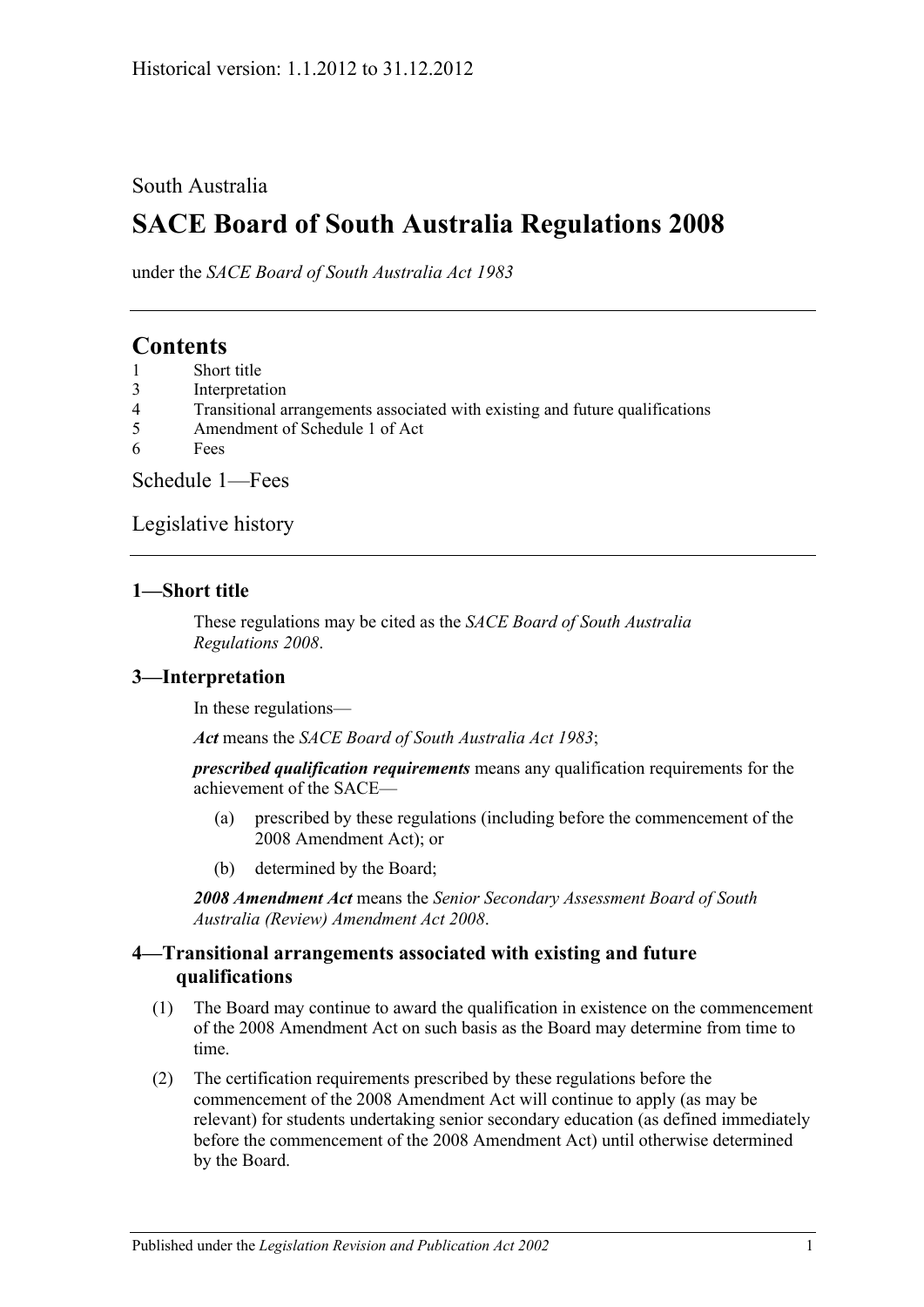- (3) All approvals given or other steps taken by the Board before the commencement of the 2008 Amendment Act (and still having force or effect immediately before that commencement) will continue to have effect in all respects on and after that commencement unless or until the Board determines otherwise.
- (4) All achievements recognised by the Board before the commencement of the 2008 Amendment Act (and being so recognised at the time of that commencement) will continue to have effect in all respects on or after that commencement (unless the Board has valid grounds to revoke the recognition of an achievement in a particular case after that commencement).

#### <span id="page-1-0"></span>**5—Amendment of Schedule 1 of Act**

Clause 1 of Schedule 1 of the Act is amended by—

- (a) deleting paragraph (h) and substituting:
	- (h) the Association of Independent Schools of South Australia—Secondary/Combined Heads Committee;
- (b) after paragraph (v) inserting:
	- (w) the Association of Independent Schools of South Australia Incorporated.

 $51 - 784.00$ 

#### <span id="page-1-1"></span>**6—Fees**

- (1) The fees set out in [Schedule](#page-1-2) 1 are payable to the Board.
- (2) The Board may, in appropriate cases, waive or reduce fees that would otherwise be payable under these regulations.

## <span id="page-1-2"></span>**Schedule 1—Fees**

1 **Registration fee**

| $\mathbf{I}$ |                    | Registration fee<br>For registration as an assessment centre of an educational<br>institution not in receipt of financial assistance from the State                                                                                         | $$1$ /84.00 per year  |
|--------------|--------------------|---------------------------------------------------------------------------------------------------------------------------------------------------------------------------------------------------------------------------------------------|-----------------------|
|              |                    | (Registration entitles the institution to services similar to that<br>extended by the Board to educational institutions in receipt of<br>financial assistance from the State.)                                                              |                       |
| 2            | <b>Student fee</b> | For enrolment, assessment and certification of a student of an<br>educational institution not in receipt of financial assistance from<br>the State or a full fee paying overseas student (within the meaning<br>of the Education Act 1972)— |                       |
|              | (a)                | in the case of a student enrolled at Stage 1 studying less<br>than 4 units                                                                                                                                                                  | $$138.00$ per student |
|              | (b)                | in the case of a student enrolled at Stage 1 studying<br>4 units or more                                                                                                                                                                    | \$257.00 per student  |
|              | (c)                | in the case of a student enrolled at Stage 2 studying less<br>than 4 units                                                                                                                                                                  | $$302.00$ per student |
|              | (d)                | in the case of a student enrolled at Stage 2 studying<br>4 units or more                                                                                                                                                                    | \$569.00 per student  |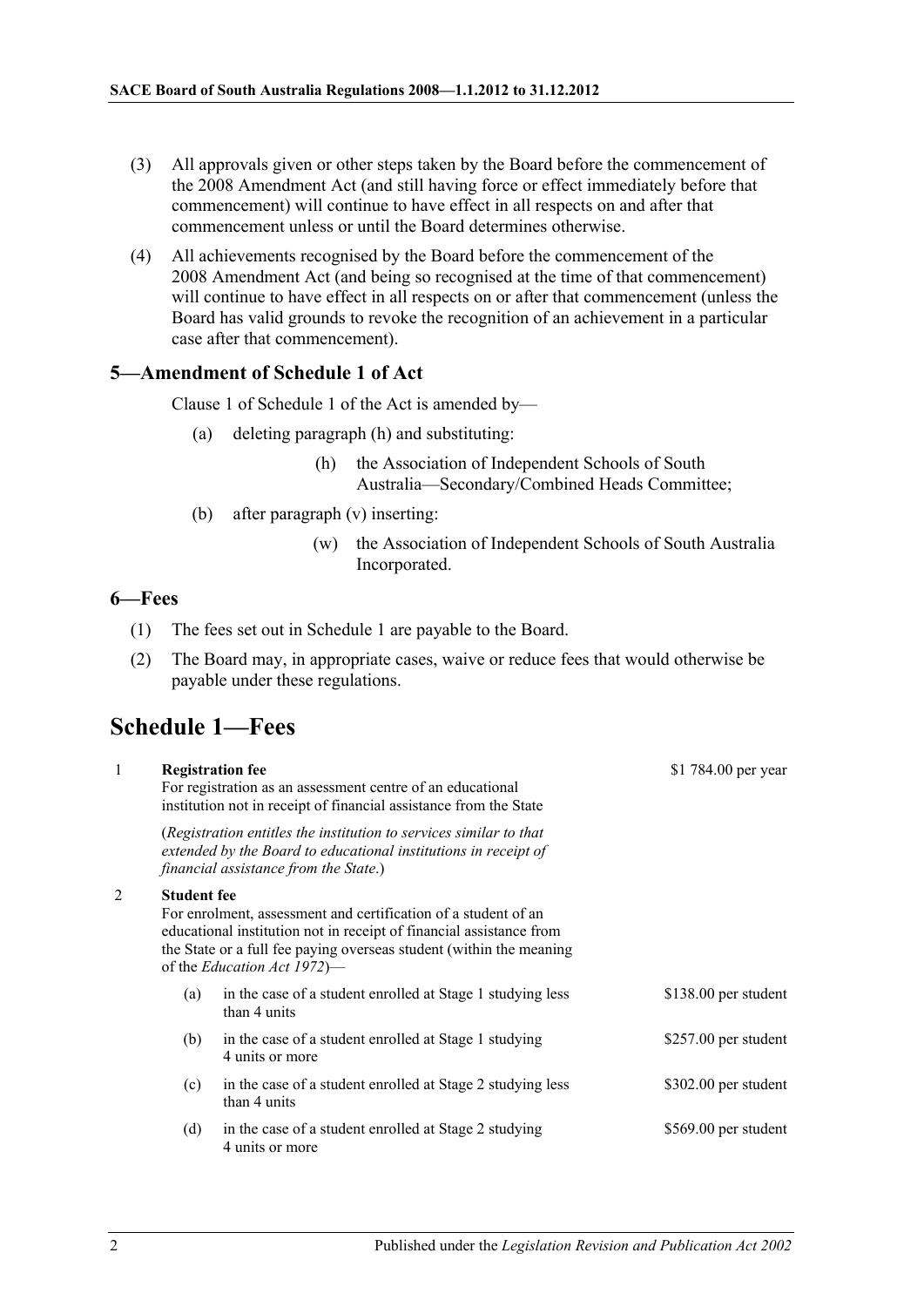| 3 |                                                                                                                                                                                                    | Late enrolment fee<br>For enrolment of a student for assessment of completion of<br>prescribed certification requirements after the closing date for<br>receipt of enrolments set by the Board in any year | \$93.00 per student                                         |
|---|----------------------------------------------------------------------------------------------------------------------------------------------------------------------------------------------------|------------------------------------------------------------------------------------------------------------------------------------------------------------------------------------------------------------|-------------------------------------------------------------|
| 4 | <b>Clerical check fee</b><br>For checking, at the request of a student, the clerical processes<br>and procedures involved in determining a result in a subject                                     |                                                                                                                                                                                                            | $$11.00$ per subject                                        |
| 5 | Student assessment summary fee<br>For access to information about the contribution of examination<br>marks and moderated school assessment marks to the final result<br>of a Year 12 level subject |                                                                                                                                                                                                            | $$10.00$ per subject                                        |
| 6 | Return of student material fee<br>For access of students to their assessment materials                                                                                                             |                                                                                                                                                                                                            | \$18.50 per subject                                         |
| 7 | <b>Statement</b> fee<br>For a statement or certified record replacing-                                                                                                                             |                                                                                                                                                                                                            | \$21.50 per record or statement                             |
|   | (a)                                                                                                                                                                                                | a statement of results awarded in a specified year; or                                                                                                                                                     |                                                             |
|   | (b)                                                                                                                                                                                                | a certified record of studies undertaken towards<br>completion of the prescribed certification requirements<br>(SACE Record of Achievement); or                                                            |                                                             |
|   | (c)                                                                                                                                                                                                | a certified record of results in individual subjects or<br>requirements comprised in the prescribed certification<br>requirements (SACE Statement of Results) issued                                       |                                                             |
| 8 | Education                                                                                                                                                                                          | <b>Replacement fee for SACE Certificate</b><br>For a replacement copy of a South Australian Certificate of                                                                                                 | \$37.00                                                     |
| 9 |                                                                                                                                                                                                    | Subject outline fee<br>For a copy of a subject outline                                                                                                                                                     | \$9.50 if 80 pages or less<br>\$14.00 if more than 80 pages |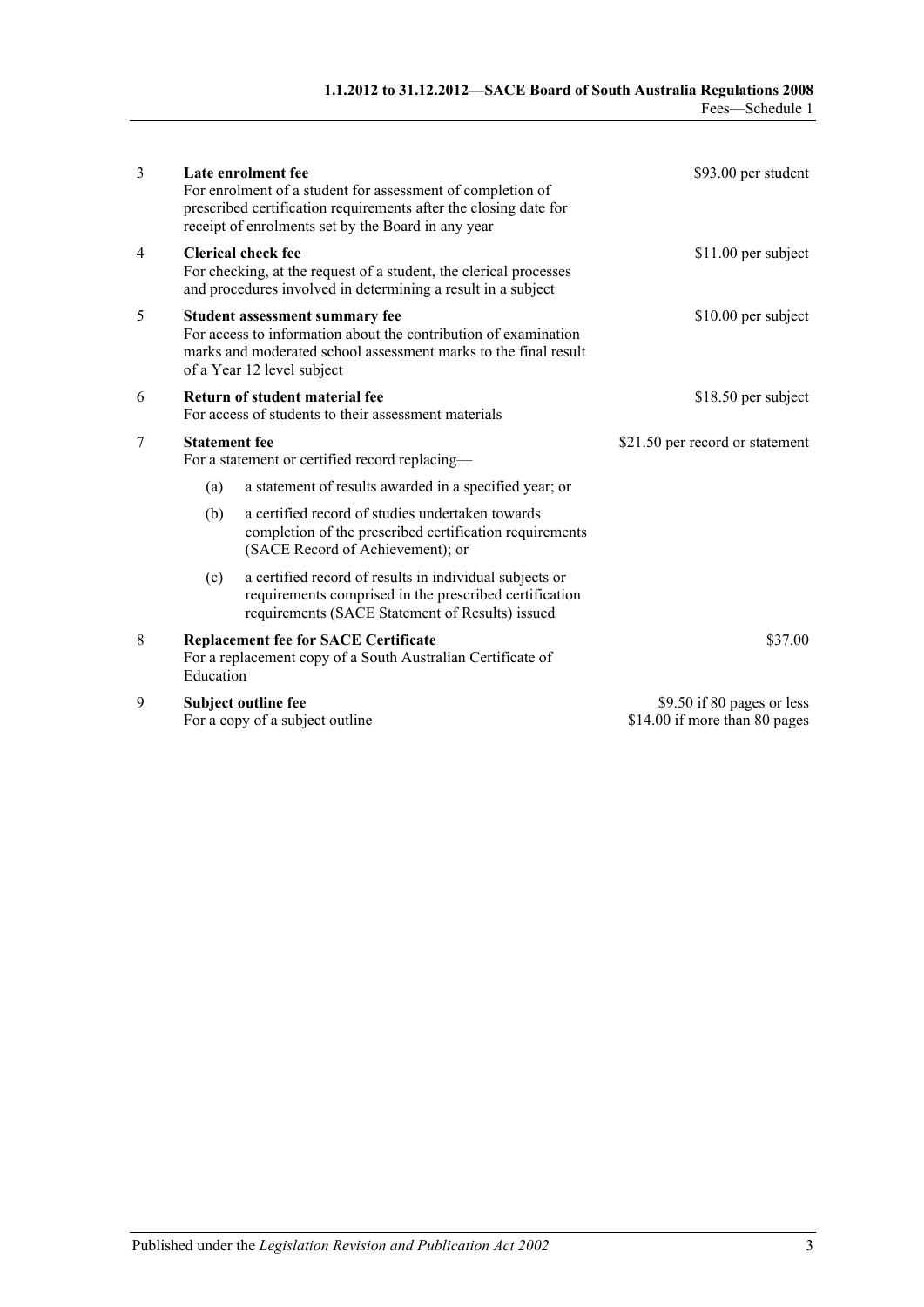# <span id="page-3-0"></span>**Legislative history**

### **Notes**

- Variations of this version that are uncommenced are not incorporated into the text.
- Please note—References in the legislation to other legislation or instruments or to titles of bodies or offices are not automatically updated as part of the program for the revision and publication of legislation and therefore may be obsolete.
- Earlier versions of these regulations (historical versions) are listed at the end of the legislative history.
- For further information relating to the Act and subordinate legislation made under the Act see the Index of South Australian Statutes or www.legislation.sa.gov.au.

## **Legislation revoked by principal regulations**

The *SACE Board of South Australia Regulations 2008* revoked the following:

*SACE Board of South Australia Regulations 2000*

## **Principal regulations and variations**

New entries appear in bold.

| Year No  | Reference                | Commencement       |
|----------|--------------------------|--------------------|
| 2008 255 | Gazette 18.9.2008 p4509  | 18.9.2008: $r2$    |
| 2008 309 | Gazette 18.12.2008 p5668 | $18.12.2008:$ r 2  |
| 2009 301 | Gazette 17.12.2009 p6360 | $17.12.2009$ : r 2 |
| 2010 266 | Gazette 16.12.2010 p5727 | $1.1.2011:$ r 2    |
| 2011 278 | Gazette 15.12.2011 p5056 | $1.1.2012:$ r 2    |
| 2012 273 | Gazette 20.12.2012 p6244 | $1.1.2013$ : r 2   |

## **Provisions varied**

New entries appear in bold.

Entries that relate to provisions that have been deleted appear in italics.

| Provision      | How varied                                                     | Commencement |
|----------------|----------------------------------------------------------------|--------------|
| r <sub>2</sub> | omitted under Legislation Revision and<br>Publication Act 2002 | 18.12.2008   |
| Sch 1          | substituted by 309/2008 r 4                                    | 18.12.2008   |
|                | substituted by 301/2009 r 4                                    | 17.12.2009   |
|                | substituted by 266/2010 r 4                                    | 1.1.2011     |
|                | substituted by 278/2011 r 4                                    | 1.1.2012     |
| Sch 2          | omitted under Legislation Revision and<br>Publication Act 2002 | 18.12.2008   |